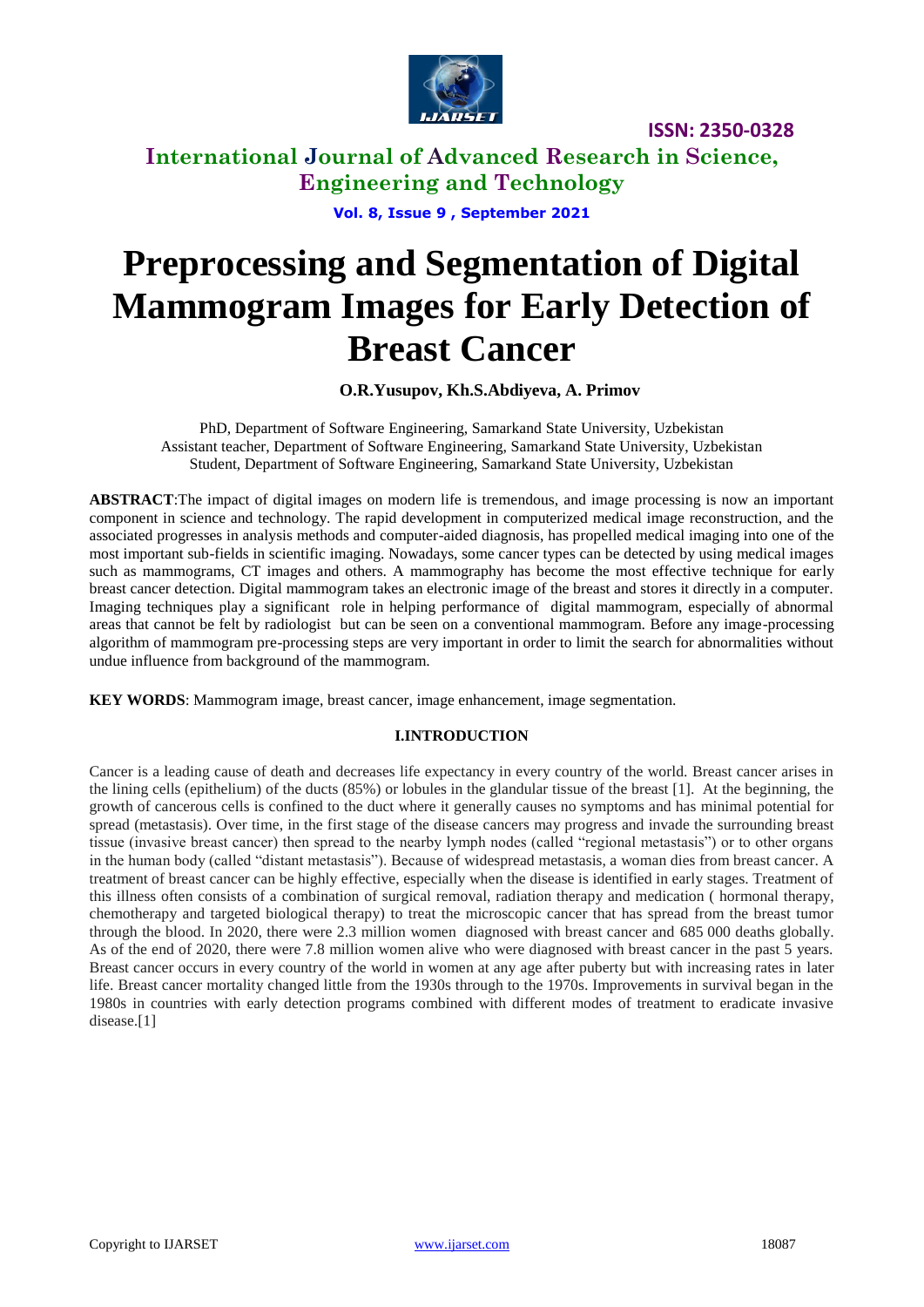

**International Journal of Advanced Research in Science, Engineering and Technology**

**Vol. 8, Issue 9 , September 2021**



Fig1: Cancer distribution worldwide 2020

Currently, three methods are used for breast cancer diagnosis: mammography, surgical biopsy and fine needle aspirate. Mammography has a reported malignant sensitivity which varies between 68 and 79% [2]. Fine needle aspirate depends on extracting fluids from a breast lump and inspecting it under the microscope. This method has a reported sensitivity varying from 65 to 98% [2]. Surgical biopsy is more evasive and costly but it is the only test that can confirm malignancy. Efficient machine learning algorithms can enhance the performance of mammogram analysis and provide an equivalent performance in terms of robustness and accuracy for surgical biopsy without its evasiveness and cost. Mammographic screening allows early detection of non-palpable, non-invasive and early invasive tumors. Hence, it can reduce the mortality from breast cancer by 20-30% [3]. There is an increasing need for automatic and accurate detection of cancer cells. However, the low contrast between the breast cancer cells and normal cells increases the difficulty of early detection. Most of the work in mammography aims at detecting one or more of the three abnormal structures in mammograms [4]: micro-calcifications [5], circumscribed masses [6] and speculated lesions [7]. Other methods depend on classifying the breast lesions as benign or malignant [8]. There are problems with the subjective analysis of mammographic images by radiologist [7]. Subjective analysis depends mainly of the experience of the human operator, but it is also affected by fatigue and other human-related factors. In addition, the interpretation is a repetitive task that requires lot of attention to minute details. Hence, it requires lot of staff time and effort, which results in slowing the diagnosis time. On the other hand, the objective analysis of mammograms, which is carried out by automated systems, provides consistent performance but its accuracy is usually lower. Due to the sensitivity of this problem, we believe that radiologists should be involved and computers should not replace them completely. However, computer systems can help them perform better by enhancing the quality of images, highlighting the suspicious regions and providing better analysis tools.

#### **II. SIGNIFICANCE OF THE SYSTEM**

The paper mainly focuses on pre-processing and segmentation of digital mammogram images for early detection of breast cancer. The study of literature survey is presented in section III, Methodology is explained in section IV, section V covers the experimental results of the study, and section VI discusses the future study and Conclusion.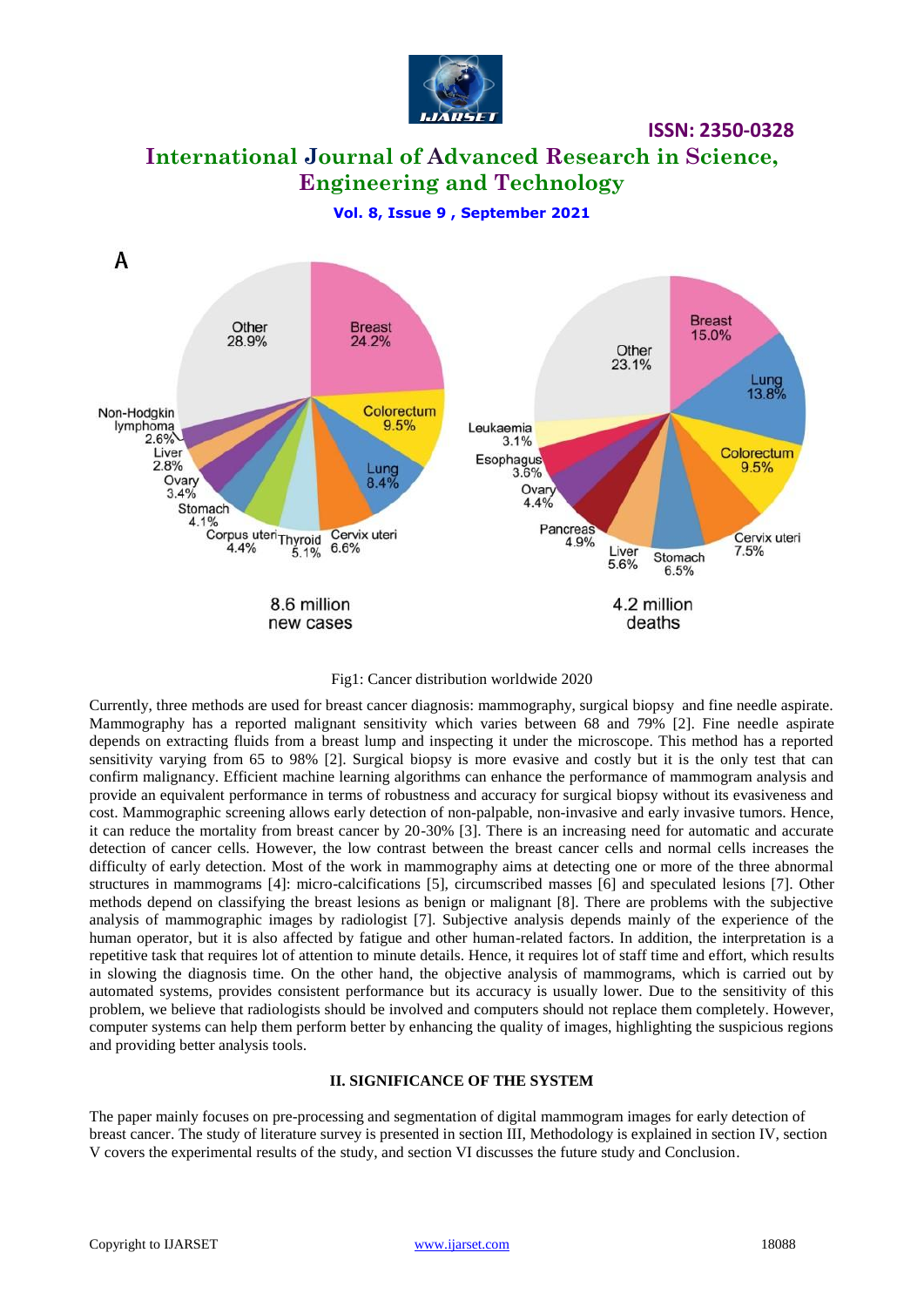

## **International Journal of Advanced Research in Science, Engineering and Technology**

**Vol. 8, Issue 9 , September 2021**

### **III. LITERATURE SURVEY**

Mammograms are medical images that are difficult to interpret, thus a pre-processing phase is needed in order to improve the image quality and make the segmentation results more accurate [7]. In [7], an automated system was developed for assisting the analysis of digital mammograms. Computer image processing techniques were applied to enhance images and this was followed by segmentation of the region of interest (ROI). The textural features were extracted from the ROI. The texture features were used to classify the ROIs as either masses or non-masses. JelenaBozek and others [8] gave a survey of image processing algorithms that have been developed for detection of masses and calcifications. An overview of algorithms in each step (segmentation step, feature extraction step, feature selection step, classification step) of the mass detection algorithms was given. Wavelet detection methods and other recently proposed methods for calcification detection were presented. An overview of contrast enhancement and noise equalization methods was given as well as an overview of calcification classification algorithms. Ayman A. and others [9] introduced a preprocessing technique for reducing the size and enhancing the quality of USF and MIAS mammogram images . The algorithm analyzed the mammogram image to determine if 16-bit to 8-bit conversion process is required. Enhancement was applied later followed by a scaling process to reduce the mammogram size. The performances of the algorithms were evaluated objectively and subjectively. On average 87% reduction in size was obtained with no loss of data at the breast region.

To achieve the segmentation Sara Dehghani and others[10] proposed a "three-phase" based method:

Stage A: omit the excessive parts of the image

Excessive background parts which do not cover breast region, are the right and left part of the image.

Stage B: diagnose the image direction and put it to one direction

Stage C: omit labels and breast region from background.

Shruthishree S.H, and others [11] sketched some of the fundamental concepts of medical image processing.

## **IV. METHODOLOGY**

The first step of the pre-processing of image is to change the image from rgb form to grey level form. Then according to the grey level of threshold limit we make the original image binary. There is a sample of binary.



Fig2: A sample of grey level image Fig3: Binary form of mammogram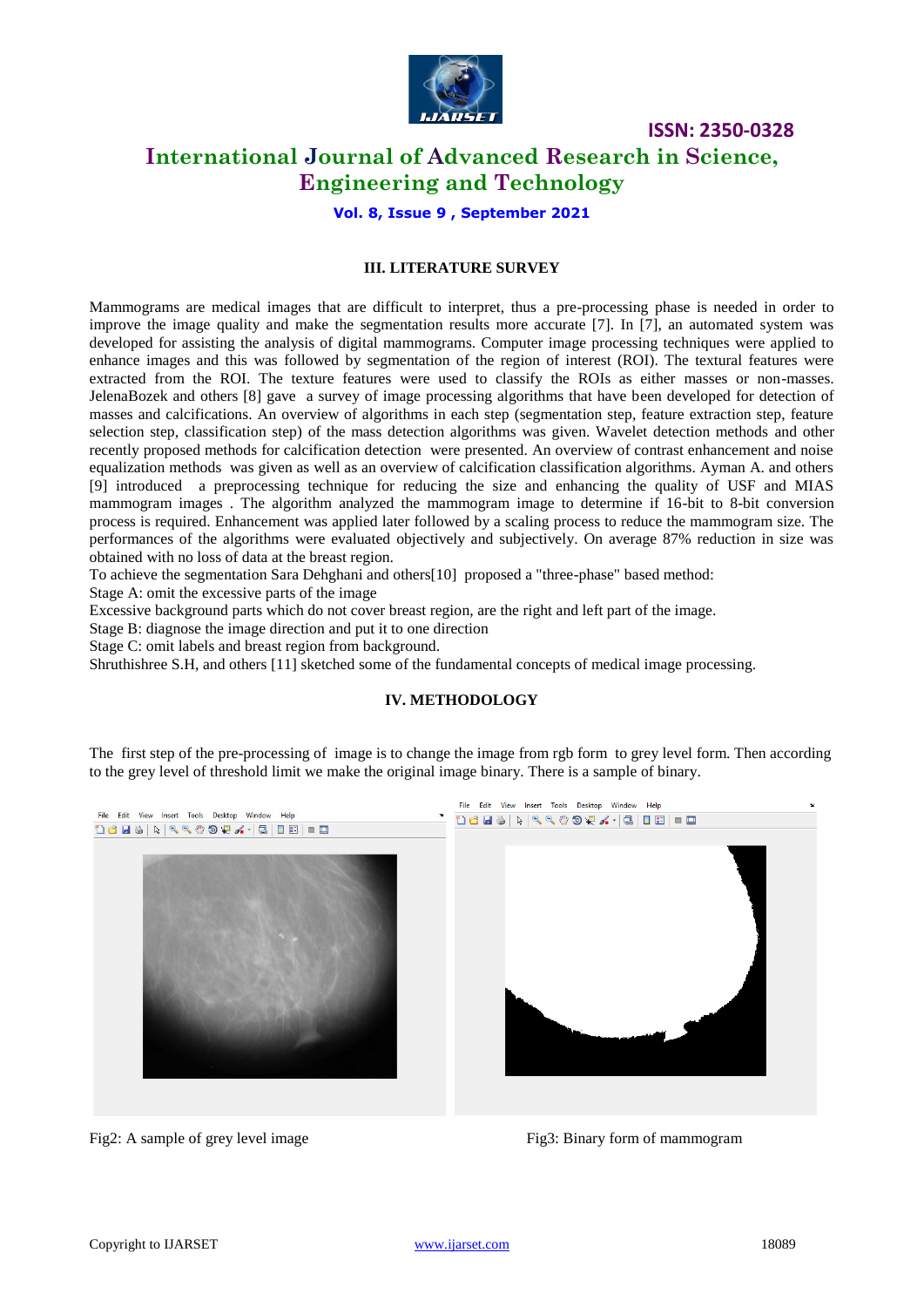

# **ISSN: 2350-0328 International Journal of Advanced Research in Science, Engineering and Technology**

## **Vol. 8, Issue 9 , September 2021**

Threshold limit or the amount of pixels's brightness of binary picture is equal to 1. Then with high attention the breast region is separated from the background and the other parts (the grey black surface) become zero. With this action in addition to breast tissue segmentation, notes have been omitted simultaneously. Figure 4 shows the breast region. The same as you can see the labels in the upper part of the image which is considered as a noise is omitted in this stage.



#### Fig4: Breast region

#### **V. EXPERIMENTAL RESULTS**

We used the public database Mini MIAS[25] to test our method. It is a reduced version of the original MIAS Database (digitized at 50 micron pixel edge) that has been reduced to 200 micron pixel edge and clipped or padded so that every image is 1024x1024 pixels. Figure 5 shows three representative results. We have tested over 70 images, and we have obtained a 90% of "near accurate" results, which include the "accurate" results.

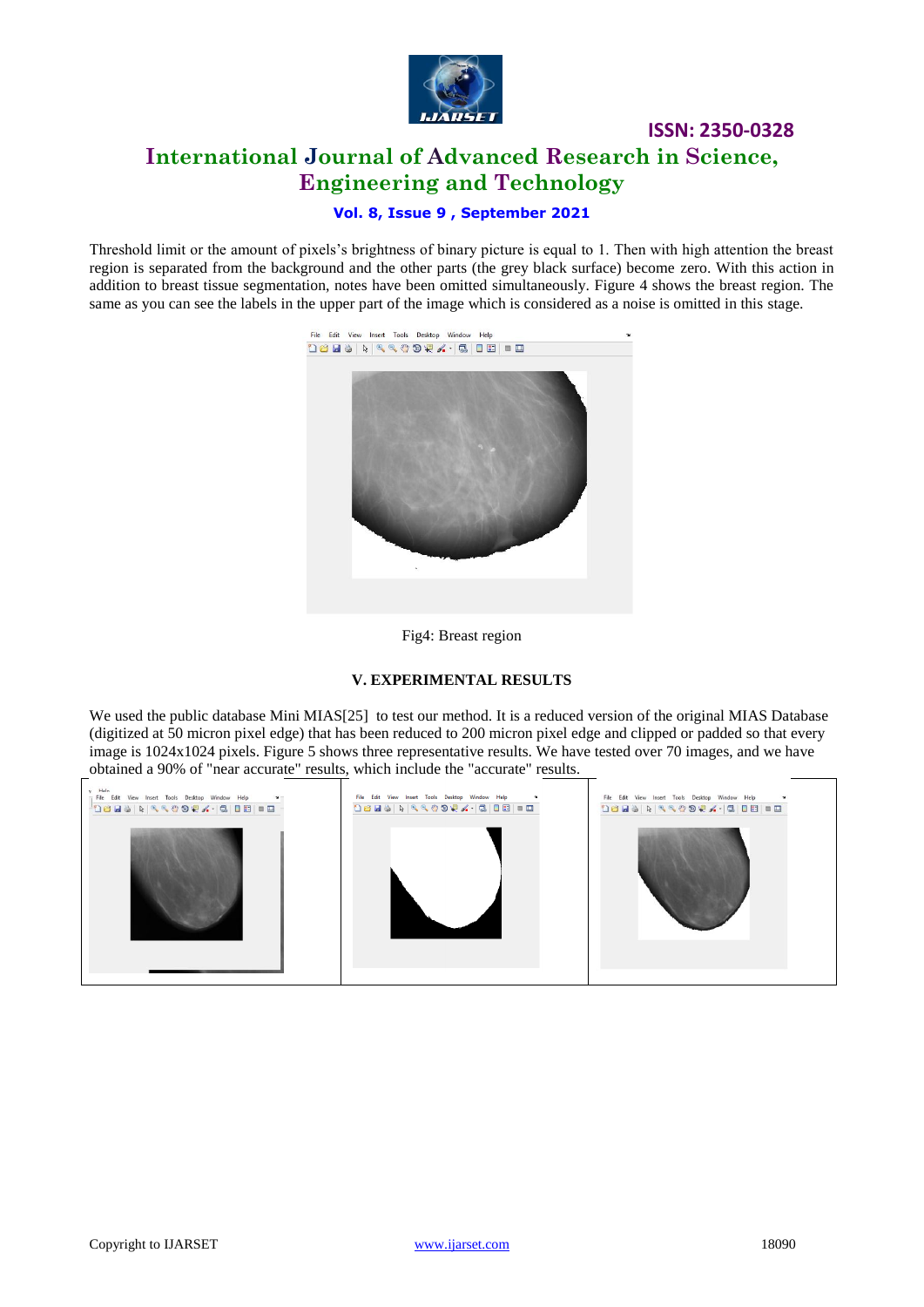

# **International Journal of Advanced Research in Science, Engineering and Technology**

## **Vol. 8, Issue 9 , September 2021**



Fig5: An example of the performance of the presented approach of the profile of three different breasts

#### **VI.CONCLUSION AND FUTURE WORK**

The literature survey will be a useful resource for others researching in this area.To summarize, the results obtained by the method show that it is a robust approach but it can be improved in terms of accuracy. Even so, we accept this method because it provides useful regions (there is no meaningful loss of information).

#### **REFERENCES**

[1] World health organization. [www.who.int](http://www.who.int/)

[2] Mangasarian, O.L., 1995. Breast cancer diagnosis and prognosis via linear programming. Oper. Res., 43: 570-577.

[3] Coakley, K., F. Quintarelli, T. van Doorn and C. Hirst, 1994. Classification of equivocal mammograms through digital analysis. The Breast, 3: 222-226.

[4] Comer, M., S. Liu and E.J. Delp, 1996. Statistical segmentation of mammograms. Proc. 3rd Intl. Workshop on Digital Mammography, Chicago, pp: 475-478.

[5] Strickland, R.N. and H.I. Hahn, 1996. Wavelet Transforms for detecting microcalcifications in mammograms. IEEE Trans. Med. Imaging, 15: 218-229.

[6] Giger, M.L., F.-F. Yin, K. Doi, C.E. Metz, R.A. Schmidt and C.J. Vyborny, 1990. Investigation of methods for the computerized detection and analysis of mammographic masses. Proc. SPIE, Washington, pp: 183-184.

[10] Sara Dehghani .,MashallahAbbasiDezfooli. A Method For Improve Preprocessing Images Mammography International Journal of Information and Education Technology, Vol. 1, No. 1, April 2011

<sup>[7]</sup> Samir Kumar Bandyopadhyay ,2010. Preprocessing of mammogram images. International Journal of Engineering Science and Technology Vol. 2(11), 6753-6758

<sup>[8]</sup> JelenaBozek, Mario Mustra, KresimirDelac, and MislavGrgic. 2009. A Survey of Image Processing Algorithms in Digital Mammography. , SCI 231, pp. 631–657

<sup>[9]</sup> Ayman A. AbuBaker, R.S.Qahwaji, Musbah J. Aqel, Hussam Al-Osta and Mohmmad H. Saleh.2006. Efficient Pre-processing of USF and MIAS Mammogram Images Journal of Computer Science 3 (2): 67-75